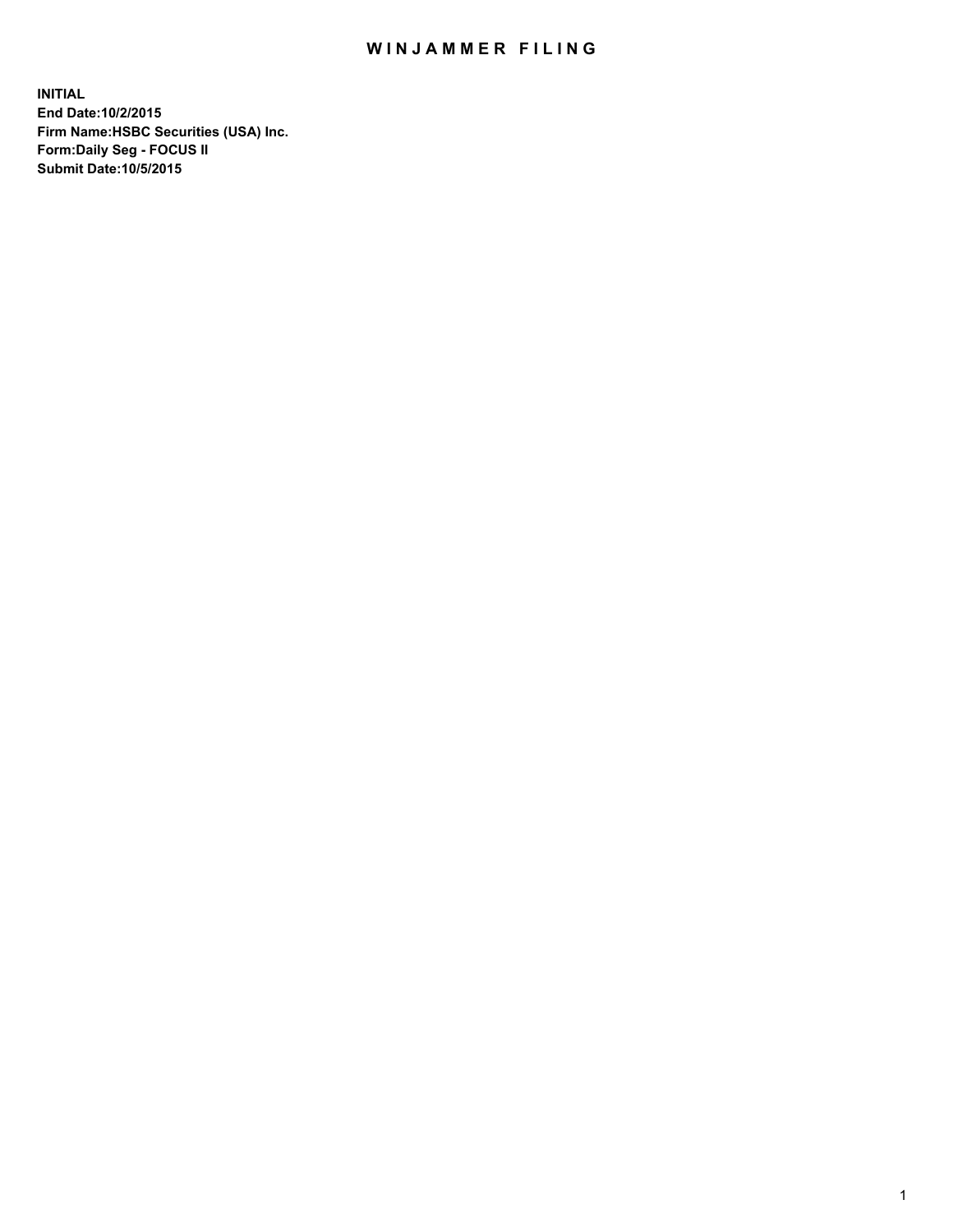## **INITIAL End Date:10/2/2015 Firm Name:HSBC Securities (USA) Inc. Form:Daily Seg - FOCUS II Submit Date:10/5/2015 Daily Segregation - Cover Page**

| Name of Company<br><b>Contact Name</b><br><b>Contact Phone Number</b><br><b>Contact Email Address</b>                                                                                                                                                                                                                          | <b>HSBC Securities (USA) Inc.</b><br>Steven richardson<br>212-525-6445<br>steven.richardson@us.hsbc.com |
|--------------------------------------------------------------------------------------------------------------------------------------------------------------------------------------------------------------------------------------------------------------------------------------------------------------------------------|---------------------------------------------------------------------------------------------------------|
| FCM's Customer Segregated Funds Residual Interest Target (choose one):<br>a. Minimum dollar amount: ; or<br>b. Minimum percentage of customer segregated funds required:%; or<br>c. Dollar amount range between: and; or<br>d. Percentage range of customer segregated funds required between: % and %.                        | 110,000,000<br>0 <sub>0</sub><br>0 <sub>0</sub>                                                         |
| FCM's Customer Secured Amount Funds Residual Interest Target (choose one):<br>a. Minimum dollar amount: ; or<br>b. Minimum percentage of customer secured funds required:%; or<br>c. Dollar amount range between: and; or<br>d. Percentage range of customer secured funds required between:% and%.                            | 10,000,000<br><u>0</u><br>0 <sub>0</sub><br>0 <sub>0</sub>                                              |
| FCM's Cleared Swaps Customer Collateral Residual Interest Target (choose one):<br>a. Minimum dollar amount: ; or<br>b. Minimum percentage of cleared swaps customer collateral required:% ; or<br>c. Dollar amount range between: and; or<br>d. Percentage range of cleared swaps customer collateral required between:% and%. | 90,000,000<br>00<br><u>00</u>                                                                           |

Attach supporting documents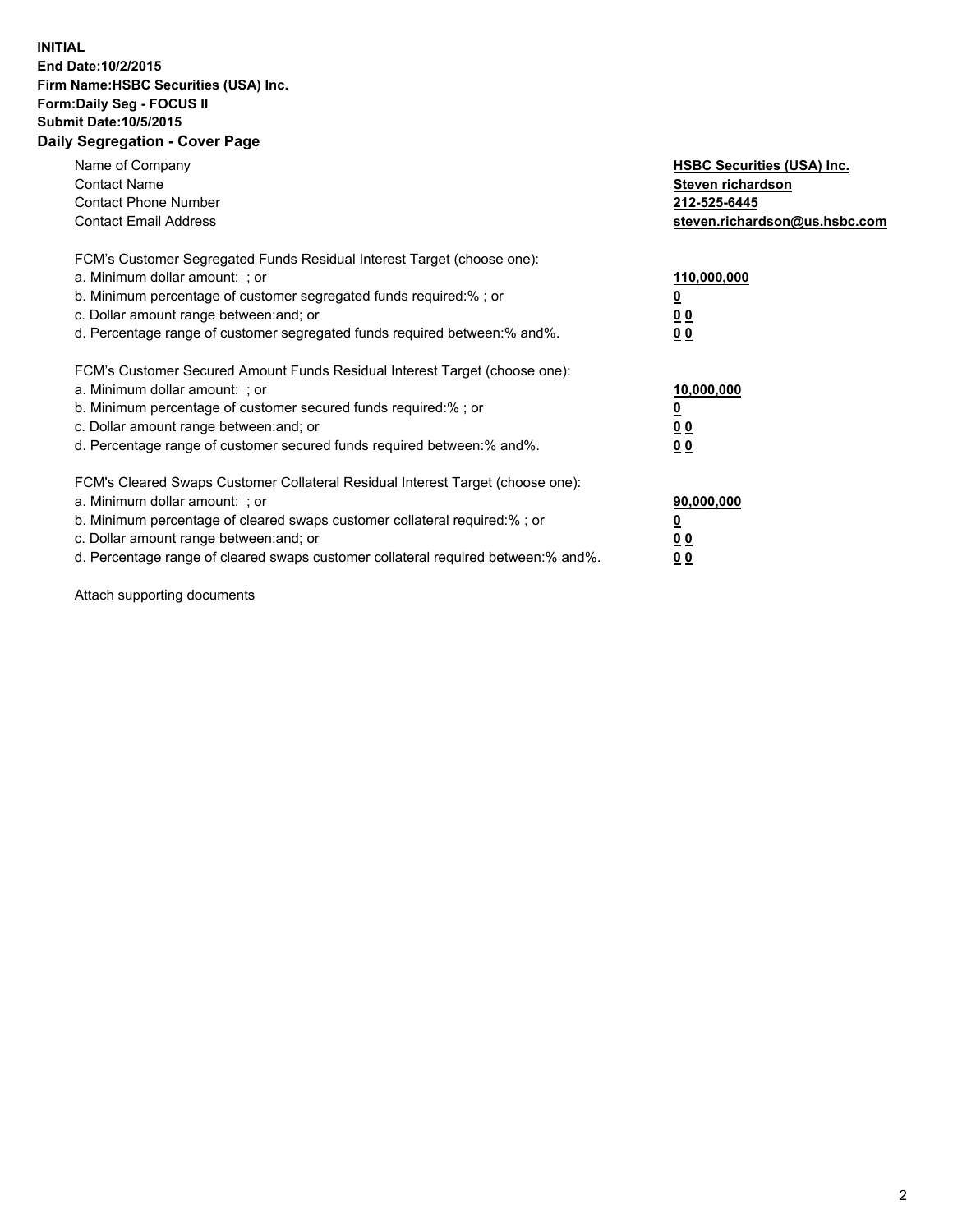**INITIAL End Date:10/2/2015 Firm Name:HSBC Securities (USA) Inc. Form:Daily Seg - FOCUS II Submit Date:10/5/2015 Daily Segregation - Secured Amounts**

## Foreign Futures and Foreign Options Secured Amounts Amount required to be set aside pursuant to law, rule or regulation of a foreign government or a rule of a self-regulatory organization authorized thereunder **0** [7305] 1. Net ledger balance - Foreign Futures and Foreign Option Trading - All Customers A. Cash **18,711,211** [7315] B. Securities (at market) **134,576,443** [7317] 2. Net unrealized profit (loss) in open futures contracts traded on a foreign board of trade **14,895,766** [7325] 3. Exchange traded options a. Market value of open option contracts purchased on a foreign board of trade **0** [7335] b. Market value of open contracts granted (sold) on a foreign board of trade **0** [7337] 4. Net equity (deficit) (add lines 1. 2. and 3.) **168,183,420** [7345] 5. Account liquidating to a deficit and account with a debit balances - gross amount **16,198,398** [7351] Less: amount offset by customer owned securities **-434,460** [7352] **15,763,938** [7354] 6. Amount required to be set aside as the secured amount - Net Liquidating Equity Method (add lines 4 and 5) **183,947,358** [7355] 7. Greater of amount required to be set aside pursuant to foreign jurisdiction (above) or line 6. **183,947,359** [7360] FUNDS DEPOSITED IN SEPARATE REGULATION 30.7 ACCOUNTS 1. Cash in banks A. Banks located in the United States **9,217,303** [7500] B. Other banks qualified under Regulation 30.7 **0** [7520] **9,217,303** [7530] 2. Securities A. In safekeeping with banks located in the United States **88,884,709** [7540] B. In safekeeping with other banks qualified under Regulation 30.7 **0** [7560] **88,884,709** [7570] 3. Equities with registered futures commission merchants A. Cash **0** [7580] B. Securities **0** [7590] C. Unrealized gain (loss) on open futures contracts **0** [7600] D. Value of long option contracts **0** [7610] E. Value of short option contracts **0** [7615] **0** [7620] 4. Amounts held by clearing organizations of foreign boards of trade A. Cash **0** [7640] B. Securities **0** [7650] C. Amount due to (from) clearing organization - daily variation **0** [7660] D. Value of long option contracts **0** [7670] E. Value of short option contracts **0** [7675] **0** [7680] 5. Amounts held by members of foreign boards of trade A. Cash **72,597,650** [7700] B. Securities **45,691,735** [7710] C. Unrealized gain (loss) on open futures contracts **14,895,766** [7720] D. Value of long option contracts **0** [7730] E. Value of short option contracts **0** [7735] **133,185,151** [7740] 6. Amounts with other depositories designated by a foreign board of trade **0** [7760]

- 7. Segregated funds on hand **0** [7765]
- 8. Total funds in separate section 30.7 accounts **231,287,163** [7770]
- 9. Excess (deficiency) Set Aside for Secured Amount (subtract line 7 Secured Statement Page 1 from Line 8)
- 10. Management Target Amount for Excess funds in separate section 30.7 accounts **10,000,000** [7780]
- 11. Excess (deficiency) funds in separate 30.7 accounts over (under) Management Target **37,339,804** [7785]

**47,339,804** [7380]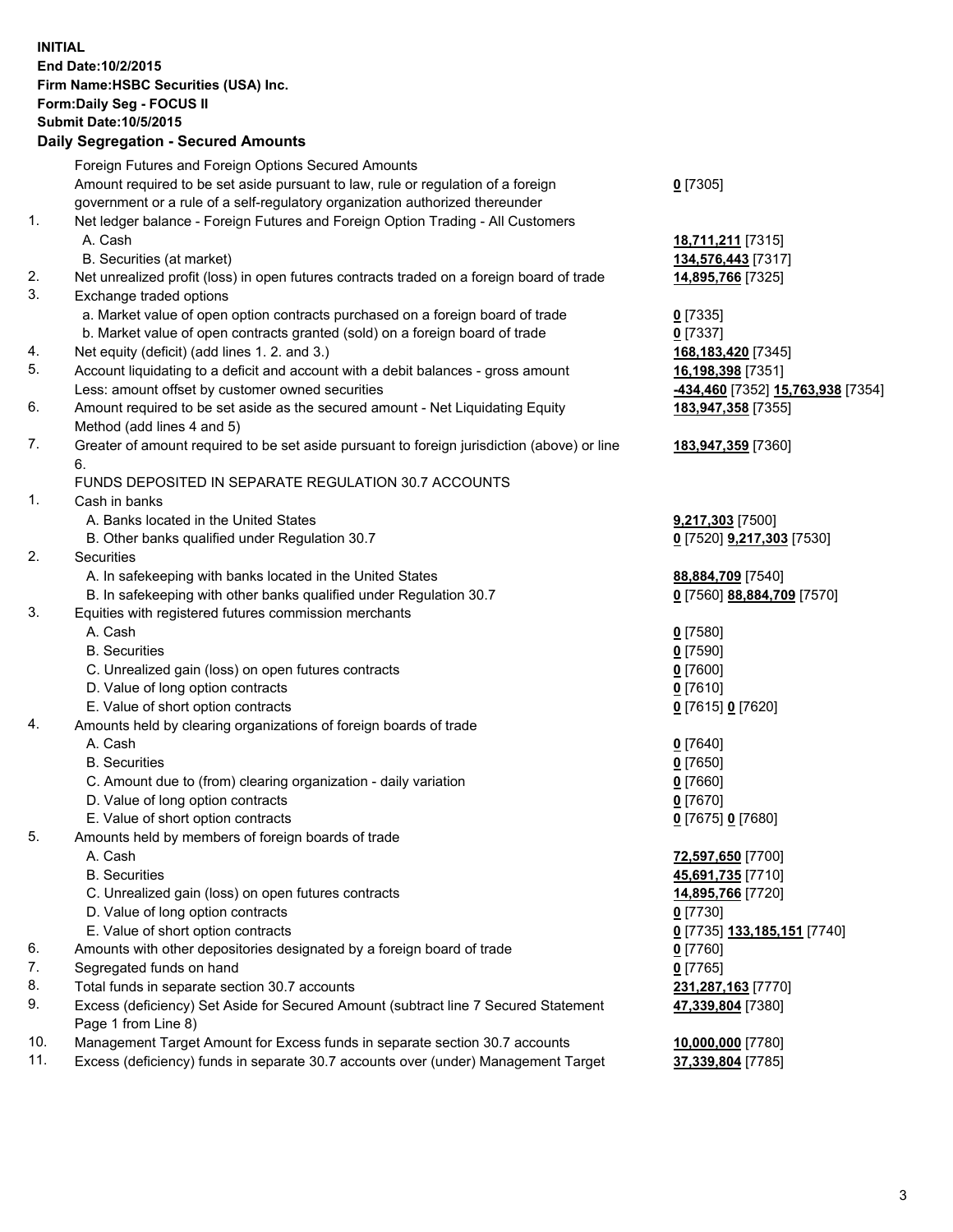**INITIAL End Date:10/2/2015 Firm Name:HSBC Securities (USA) Inc. Form:Daily Seg - FOCUS II Submit Date:10/5/2015 Daily Segregation - Segregation Statement** SEGREGATION REQUIREMENTS(Section 4d(2) of the CEAct) 1. Net ledger balance A. Cash **408,670,430** [7010] B. Securities (at market) **956,473,401** [7020] 2. Net unrealized profit (loss) in open futures contracts traded on a contract market **-47,677,587** [7030] 3. Exchange traded options A. Add market value of open option contracts purchased on a contract market **138,748,164** [7032] B. Deduct market value of open option contracts granted (sold) on a contract market **-10,618,538** [7033] 4. Net equity (deficit) (add lines 1, 2 and 3) **1,445,595,870** [7040] 5. Accounts liquidating to a deficit and accounts with debit balances - gross amount **23,522,951** [7045] Less: amount offset by customer securities **-17,275,762** [7047] **6,247,189** [7050] 6. Amount required to be segregated (add lines 4 and 5) **1,451,843,059** [7060] FUNDS IN SEGREGATED ACCOUNTS 7. Deposited in segregated funds bank accounts A. Cash **133,575,976** [7070] B. Securities representing investments of customers' funds (at market) **0** [7080] C. Securities held for particular customers or option customers in lieu of cash (at market) **245,837,978** [7090] 8. Margins on deposit with derivatives clearing organizations of contract markets A. Cash **33,517,896** [7100] B. Securities representing investments of customers' funds (at market) **149,845,649** [7110] C. Securities held for particular customers or option customers in lieu of cash (at market) **710,635,423** [7120] 9. Net settlement from (to) derivatives clearing organizations of contract markets **116,249,431** [7130] 10. Exchange traded options A. Value of open long option contracts **138,748,164** [7132] B. Value of open short option contracts **and the set of open short option contracts -10,618,538** [7133] 11. Net equities with other FCMs A. Net liquidating equity **85,678,300** [7140] B. Securities representing investments of customers' funds (at market) **0** [7160] C. Securities held for particular customers or option customers in lieu of cash (at market) **0** [7170] 12. Segregated funds on hand **0** [7150] 13. Total amount in segregation (add lines 7 through 12) **1,603,470,279** [7180] 14. Excess (deficiency) funds in segregation (subtract line 6 from line 13) **151,627,220** [7190] 15. Management Target Amount for Excess funds in segregation **110,000,000** [7194] **41,627,220** [7198]

16. Excess (deficiency) funds in segregation over (under) Management Target Amount Excess